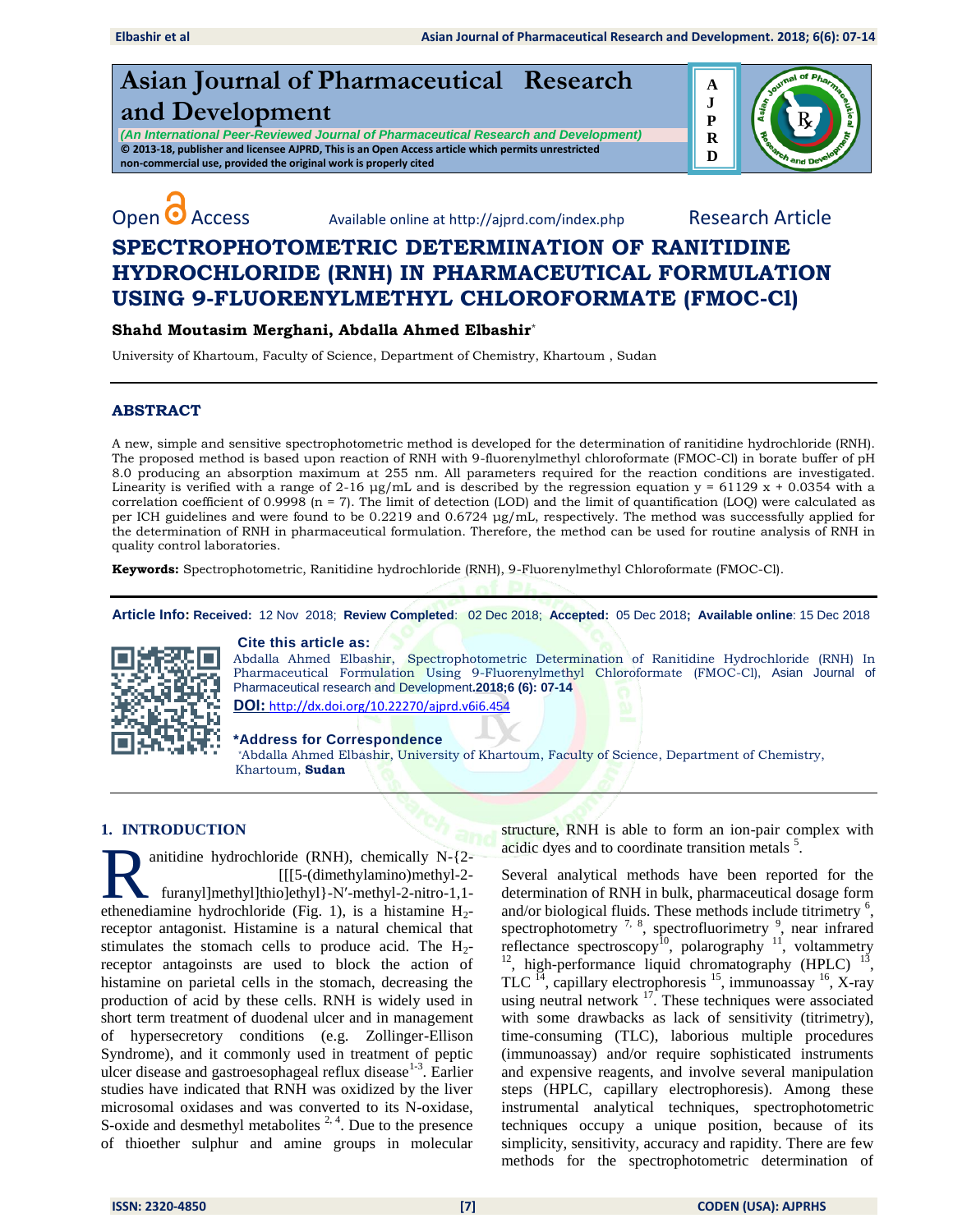ranitidine. These are based on the reaction of ranitidine with some organic acidic dyes followed by extraction of the colored ion-pairs into organic solvents and absorbance measurements. Spectrophotometric determination of ranitidine in tablets has been also suggested through chromogenic reactions with 3-methyl-2-benzothiazoline hydrazone-iron (III), 2, 6-dichloroquinone chlorimide, Folin-Ciocalteu reagents. These methods, however, are not adaptable for use in automated systems due to the long reaction time for color development (15-30 min), they require prior extraction of the colored reaction product and involve a high reaction temperature  $(-90 \degree C)$  (2).

Derivatization is a process that usually involves a reaction of the analyte of interest with a particular derivatization reagent producing a new compound that has properties more amenable to a particular analytical method. There are a multitude of reagents that can be use depending on the character and functionality of the analytes. Derivatization methods have been employed to reduce the polarity of the amino group. Derivatization reactions, often selective for amine type (primary, secondary, tertiary) have also been used to improve the detection and separation of these amines  $^{18}$ . 9-Fluorenylmethyl chloroformate (FMOC-Cl) is a useful derivatizing agent used for the determination of amino acids, primary and secondary amines in alkaline conditions and the resulting derivatives are stable <sup>19-21</sup>. However, application of FMOC-Cl for derivatization of carboxylic acid has also been reported  $^{22}$ . Both primary and secondary amines were derivatized with FMOC-Cl before separation by reversed-phase HPLC with UV detection at 254 nm. Several pharmaceutical compounds have been determined through this approach  $^{23}$ .

The aim of the present study to develop and validate a simple, rapid, sensitive and selective method for determining RNH in the pharmaceutical formulation by UV-Visible spectrophotometer using FMOC-Cl as a derivatizing agent.



Figure 1: Chemical structure of ranitidine hydrochloride (RNH)

## **2. Experimental**

## 2.1. **Apparatus**

All of the spectrophotometric measurements were made with a Double beam UV-1700 ultraviolet-visible spectrophotometer provided with matched 1-cm quartz cells (SHIMADZU, Japan). A Mi 150 pH / Temperature bench meter was used for adjusting pH. A rocking shaker model SK-0330-pro DLAB (USA) was used.

## 2.2. **Chemicals and materials**

Ranitidine hydrochloride (RNH) was kindly provided from General Medicine Company (Khartoum, Sudan). 9- Fluorenylmethyl chloroformate (FMOC-Cl) was purchased from Sigma-Aldrich (St.Louis, USA). Tablets containing a label claim of 150 mg RNH (Rantag (Julphar, U.A.E), Ranitidine (Medical Union Pharmaceuticals, Egypt), Ranicid (General Medicine Company, Sudan)) were purchased from local pharmacy. Acetonitrile, boric acid and sodium hydroxide were purchased from SDFCL (Mumbia). All reagents and solvents were of analytical reagent grade and used without further purification. Purified water was used throughout.

## 2.3. **Preparation of standard and sample solutions**

## 2.3.1. **Stock standard solution of Ranitidine hydrochloride (100 μg/mL)**

A stock solution (100 μg/mL) was prepared by dissolving 10 mg of RNH in 100 mL of distilled water and stored at 4 °C. Working solutions were prepared from individual stock solution at a concentration range of 2-16 μg/mL in the same solvent.

## 2.3.2**. Preparation of 9-fluorenylmethyl chloroformate (FMOC-Cl**)

A stock solution (500 μg/mL) was prepared by dissolving 50 mg of FMOC-Cl in 100 mL of acetonitrile and protected from light with aluminum foil and kept at 4 °C. Further dilution was made with the same solvent.

### 2.3.3. **Preparation of borate buffer solutions**

Borate buffer solution (0.2 mol/L) was firstly prepared by dissolving appropriate amount of boric acid and potassium chloride in distilled water and then adjusted the pH from 6.0 to 10.0 with 0.2 mol/L sodium hydroxide solution.

### 2.4. **General recommended procedures**

### 2.4.1. **Procedure for calibration graph**

Aliquot volumes of RNH working solution equivalent to 2- 16 μg/mL were transferred into a series of 10 mL volumetric flasks. 2.0 mL of 0.2 mol/L borate buffers (pH 8.0) was added, followed by 0.3 mL of 500 μg/mL FMOC-Cl and mixed well for about 5 minutes at room temperature and then completed to the mark with distilled water. A blank experiment was carried out simultaneously. The absorbance of the reaction product was measured at 255 nm. The calibration graph was constructed by plotting absorbance versus concentration of drug in μg/mL, and the corresponding regression equation was derived.

## 2.4.2. **Assay procedure for tablets**

Twenty tablets were weighed and pulverized well. A weighed quantity of the powder equivalent to 150 mg of RNH was transferred to small conical flask and extracted with distilled water. The extract was filtered into 100 mL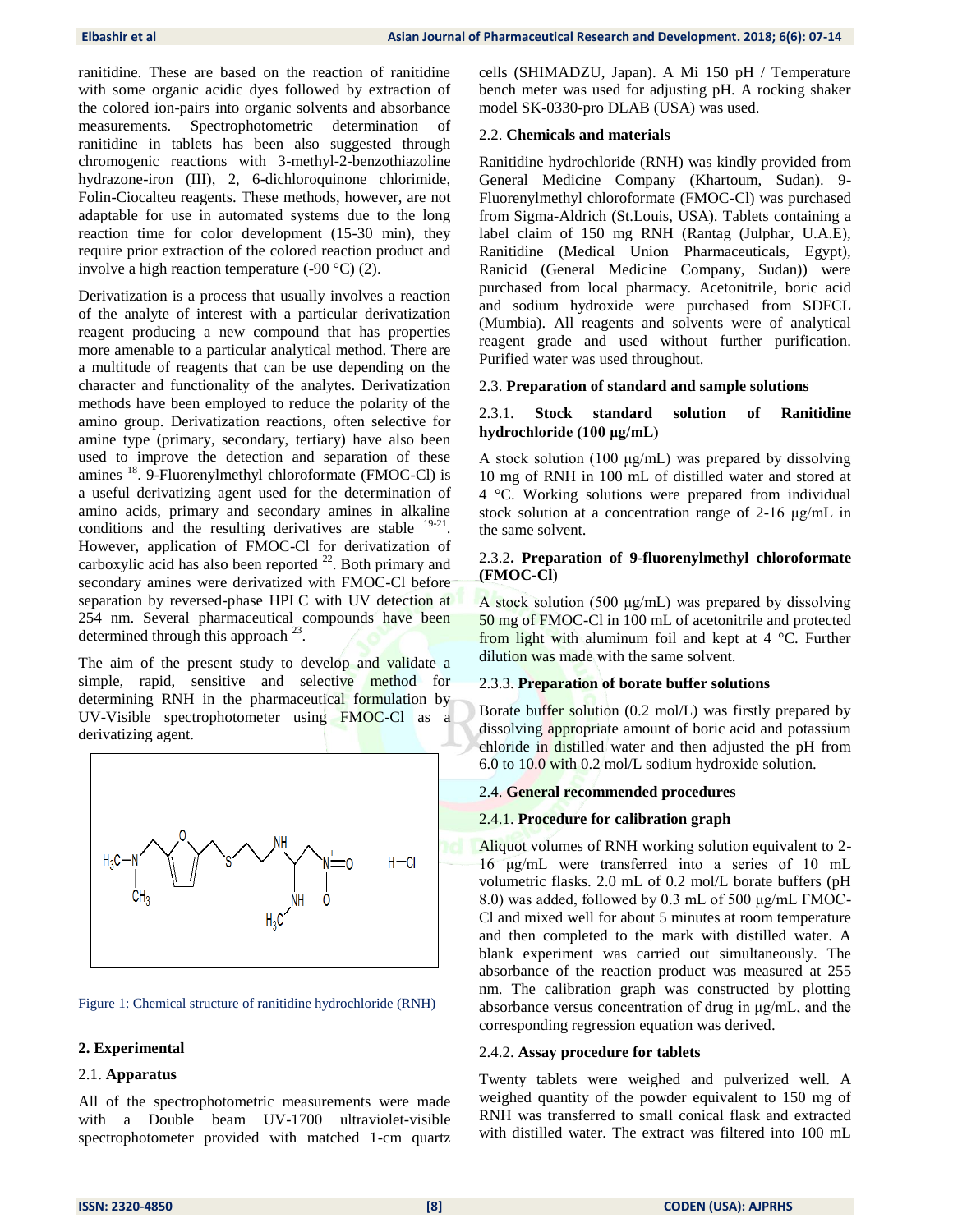volumetric flask and completed the volume with distilled water. Aliquots covering the working concentration range were transferred into 10 mL volumetric flasks, the procedure for calibration graph mentioned under previous section was then carried out. The nominal content of RNH within tablets was determined either from the calibration curve or by using the corresponding regression equation.

#### 2.5. **Determination of the stoichiometric ratio of the reaction (Job's method)**

The Job's method of continuous variation was employed (Job P., 1964). Equimolar  $(1\times10^{-3} \text{ mol/L})$  aqueous solutions of RNH and FMOC-Cl were prepared. Series of 10 mL portions of the master solutions of RNH and FMOC-Cl were made up comprising different complementary proportions (0:10, 1:9, 2:8, 3:7, 4:6, 5:5, 6:4, 7:3, 8:2, 9:1, 10:0). The solution was further treated as described under the general recommended procedure.

#### **3. RESULTS AND DISCUSSION**

The derivatization reaction using FMOC-Cl is an alternative due to the high sensitivity of this compound in the ultraviolet region. RNH derivatized by FMOC-Cl with UV detection at 255 nm.

#### **3.1. Spectral behavior in the derivatization**

To confirm the effectiveness of the derivatization reaction, some procedures were performed and the results are reported in Fig. 2. The RNH has two amine groups that cause absorption in the ultraviolet at 228, 314 nm as shown in Fig.2a. FMOC-Cl in the pure solvent had a sharp absorption band in the UV-Vis range  $24$ . It was observed that 15 μg/mL FMOC-Cl in the reaction medium without the analyte (RNH) provided a spectrum containing two regions of high absorbance (206 and 255 nm) as shown in Fig. 2b. The analysis of RNH in the reaction medium with FMOC-Cl provides an absorption spectrum (Fig. 2c) with a similar profile to that obtained by FMOC-Cl in the reaction medium (Fig. 2b). This analysis confirms that FMOC-Cl reacts with RNH molecule, resulting in an amphipathic compound (with the polar part derived from RNH and nonpolar part derived from FMOC-Cl).



Figure 2: Absorption spectra of: (a) RNH in the reaction medium (10 μg/mL); (b) FMOC-Cl in the reaction medium (15 μg/mL); (c) the reaction product of RNH with FMOC-Cl against reagent blank.

3.2. **Stoichiometry of derivatization reaction**

Under the optimum conditions, the stoichiometry of the reaction between RNH and FMOC-Cl was investigated by Job's method and was found to be 1:2 because RNH contain two secondary amine groups. The result is shown in Fig. 3.



Figure 3: Determination of product formation by continuous variation method.  $V_R$ : FMOC-Cl (1×10<sup>-3</sup> mol/L);  $V_D$ : RNH (1×10<sup>-1</sup>  $3 \text{ mol/L}$ ;  $V_R + V_D = 10 \text{ mL}$ .

#### **3.3. Reaction mechanism**

It has been reported that FMOC-Cl could react with amino group of primary and secondary amine derivative. The reaction of RNH with FMOC-Cl has been found to take place in alkaline condition. In this process, substitution of a hydrogen atom in the amin group in the RNH occurs by aromatic rings containing alternating double bond (24). The reaction equation is shown in Scheme 1.



Scheme 1. Reaction pathway of RNH with FMOC-Cl.

#### 3.4. **Optimization of the experimental conditions**

Different experimental parameters affecting the derivatization reaction of RNH with FMOC-Cl were carefully studied and optimized. Such factors were changed individually, while others were kept constant. The factors included pH, volume of buffer, concentration of the reagent, temperature and reaction time.

#### 3.4.1. **Effect of pH**

The buffer was used to keep the drug in dissociative form in order to retain their nucleophilic character. The pH of the samples was measured prior to the addition of FMOC-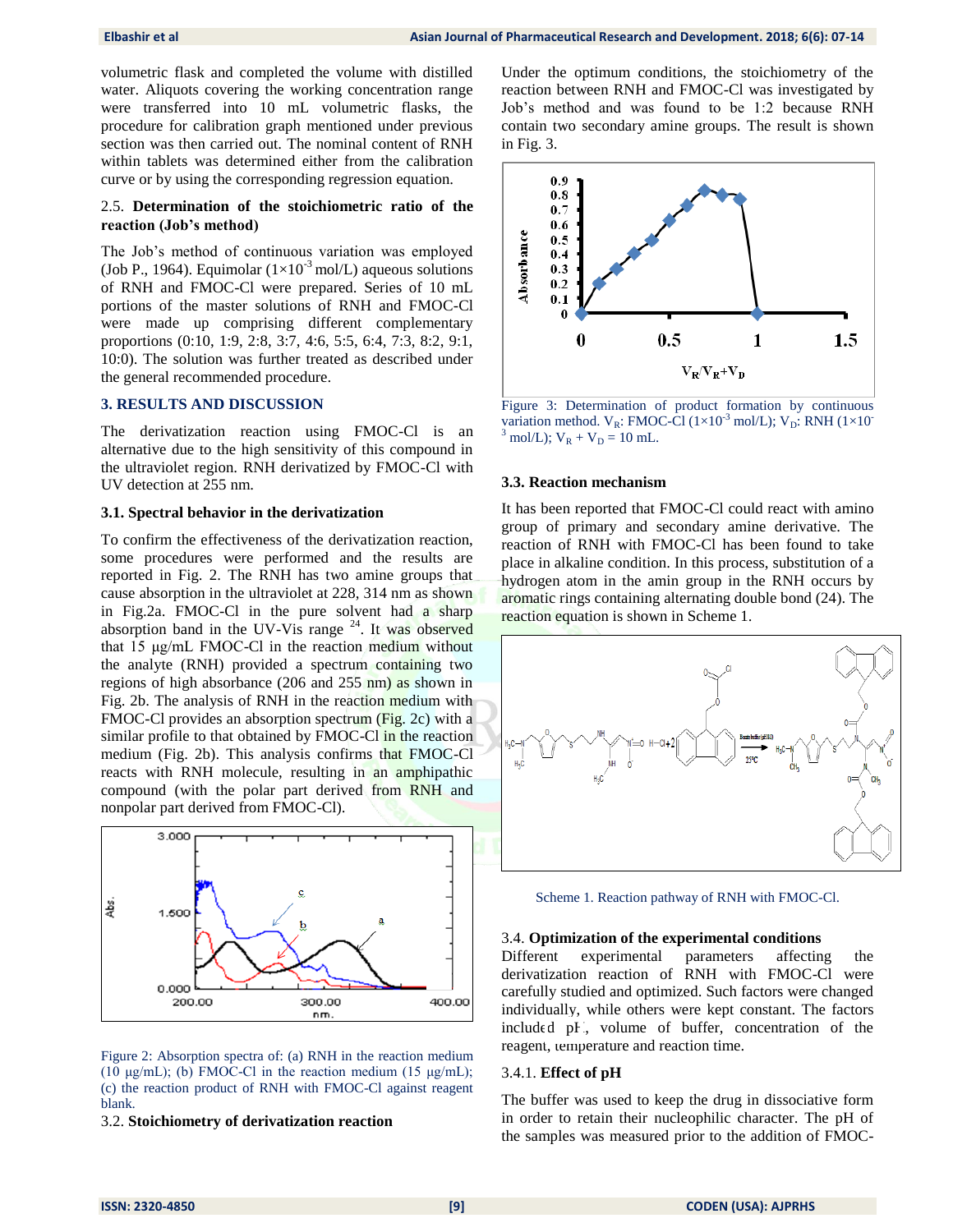Cl and therefore, because the reaction released protons, the final pH is likely to be slightly lower  $^{25}$ . The influence of pH on the absorbance of the reaction product was evaluated by using borate buffer with a pH ranging from 6.0 to 10.0. Maximum absorbance was obtained at pH 8.0, after which the absorbance began to decrease gradually until pH 10.0 as shown in Fig. 4. Therefore, pH of 8.0 was chosen as the optimum pH.



Figure 4: Effect of buffer pH on the reaction of RNH (10 μg/mL) with FMOC-Cl.

#### 3.4.2. **Effect of volume of buffer**

It was found that increasing the volume of 0.2 mol/L borate buffer of pH 8.0 promote the reactivity of the amine function and stabilizes the solubility of the derivatizing reagent in acetonitrile, favoring the process of derivatization. The absorbance of the reaction product increased until reached 2.0 mL, and then decreased as shown in Fig. 5. Therefore, 2.0 mL of borate buffer of pH 8.0 was chosen as optimal volume.



Figure 5: Effect of volume of buffer on the reaction of RNH (10 μg/mL) with FMOC-Cl, buffer solution (pH 8.0).

#### 3.4.3. **Effect of concentration of FMOC-Cl reagent**

The effect of FMOC-Cl concentration was evaluated in the interval of 5-25 μg/mL. It was found that increasing the concentrations of FMOC-Cl solution resulted in a consequent increase in the absorbance of the reaction product up to 15 μg/mL and then decreased as shown in Fig. 6. Therefore, 15 μg/mL of FMOC-Cl solution was chosen as the optimal concentration of the FMOC-Cl reagent.



Figure 6: Effect of FMOC-Cl reagent concentration on the reaction of RNH (10 μg/mL) with FMOC-Cl, buffer solution (pH 8.0): 2.0 mL.

#### 3.4.4. **Effect of temperature**

The effect of reaction temperature  $(25-50 \degree C)$  was evaluated and it was found that increasing the reaction temperature higher than the room temperature up to 50 °C for 15 minutes, resulted in a subsequent decrease in the absorbance of the reaction product as shown in Fig. 7. Therefore, room temperature  $(25 \text{ °C})$  was chosen as the optimal temperature.



Fig. 7. Effect of heating temperature on the reaction of RNH (10 μg/mL) with FMOC-Cl (15 μg/mL), buffer solution (pH 8.0): 2.0 mL.

## 3.4.5. **Effect of reaction time**

The reaction time is definitive to ensure derivatization because this time period ensures the replacement of chlorine in the structure of FMOC-Cl by RNH molecule. Different time intervals were tested (zero-25 minutes) to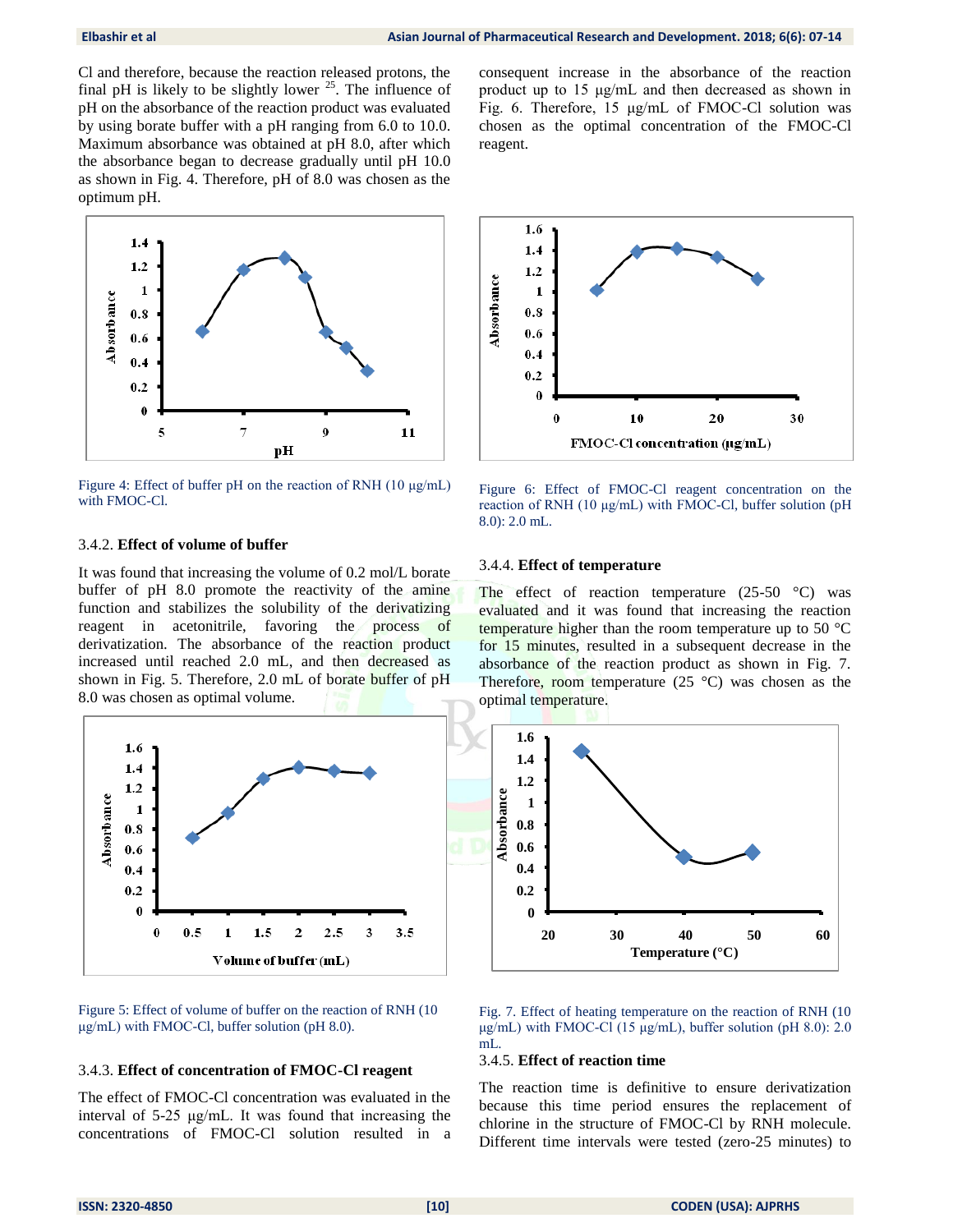ascertain the time after which the solution attained its highest absorbance intensity. It was found that after 5 minutes homogenization the reaction product reached the highest absorbance intensity (at zero time), after which slight decrease in the absorbance of the reaction product was observed as shown in Fig. 8. Therefore, the reaction product was measured at zero time after homogenization take place.



Fig. 8. Effect of time on the reaction of RNH (10 μg/mL) with FMOC-Cl (15 μg/mL), buffer solution (pH 8.0): 2.0 mL, temperature: 25 °C.

#### 3.5. **Validation of the proposed method**

The validity of the method was tested regarding; linearity, accuracy, precision, selectivity and robustness according to ICH Q2B recommendations  $^{26, 27}$ .

## 3.5.1. **Linearity and sensitivity**

After optimizing the conditions, the calibration graph was constructed by plotting the absorbance intensity of the reaction product (at  $\lambda = 255$  nm) versus concentration of the RNH in μg/mL. The calibration plot was linear over the concentration range  $(2-16 \mu g/mL)$  as shown in Fig. 9. Analysis of the data gave the regression equation no. 1 with a correlation coefficient of 0.9998. The high value of the correlation coefficient of regression equation indicates good linearity and conformity to Beer's law.

 $Y = 61129 X + 0.0354$  Equation no. 1



Fig. 9. Calibration curve of the reaction product between RNH and FMOC-Cl.

The limit of quantification (LOQ) was determined by establishing the lowest concentration that can be measured according to ICH  $Q2(R1)$  recommendation, (LOQ = 10  $\delta$ S) where  $\delta$  is the standard deviation of intercept of regression line of the calibration curve and S is the slope). The limit of detection (LOD) was determined by evaluating the lowest concentration of the analyte that can be readily detected (LOD = 3.3  $\delta$ /S). The results of LOQ and LOD are abridged in Table 1. Sensitivity is often described in terms of molar absorptivity  $(\varepsilon, L/molcm)$  and sandell's sensitivity that can be defined as the number of micrograms of elements which are in a column of solution having a cross section of 1 cm<sup>2</sup> which shows 0.001 absorbance and is expressed as  $\mu$ g/mL/cm<sup>2</sup>, and can be calculated from the equation no. 2 and the values are presented in Table 1.

Sensitivity  $(s) = \frac{\text{Molecular weight} \times \text{No. of atoms in the element}}{s}$ Molar absorptivity

Equation no. 2

#### 3.5.2. **Accuracy and precision**

The accuracy of the proposed method was evaluated by recovery study, by addition a known amount of standard pure drug to preanalyzed dosage form at three different concentration levels within the range of linearity. The results from study of accuracy are reported in Table 2. From these results it was clear that the method enables very accurate quantitative estimation of RNH in tablet dosage form, because all the results were within acceptable limit. The precision of the proposed method was determined by analysis of the working standard of RNH at three concentration levels. For estimation of intra-day precision, six successive replicate determinations of each concentration were carried out within the same day, using the recommended procedure. The inter-day precision was performed over three successive days, at the same concentration levels of RNH. The results of the study are summarized in Table 3. The relative standard deviations did not exceed 0.2973 indicating the good reproducibility of the proposed method. This precision level is adequate for the routine analysis of the investigated drug in quality control laboratories.

#### 3.5.3. **Selectivity**

The selectivity of the method was investigated by observing any interference encountered from the common tablet excipients such as sucrose, lactose, starch and magnesium stearate. The analysis of these laboratory prepared samples was carried out using the general recommended procedure, the recovery values between 98.31% to 101.63%. This indicated that the excipients did not interfere with the proposed method.

#### 3.5.4. **Robustness**

Robustness was examined by evaluating the influence of small variation in the method variables on its analytical performance. In these experiments, one parameter was changed whereas the others were kept unchanged, and the recovery percentage was calculated each time. It was found that small variation in the method variables did not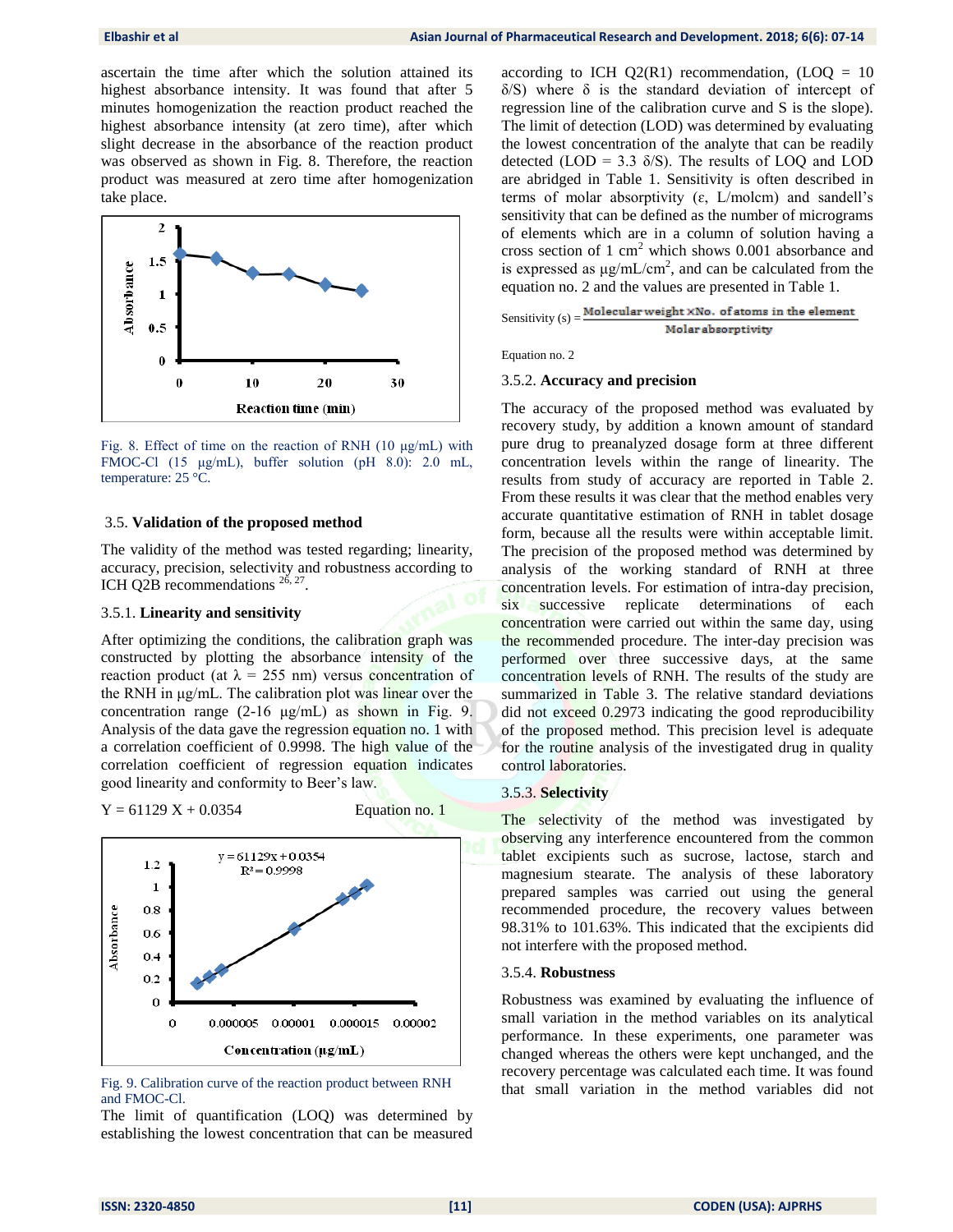significantly affect the procedures; recovery values were shown in Table 4. This provided an indication for the reliability of the proposed method during its routine application for analysis of RNH drug.

## 3.6. **Application analysis of pharmaceutical formulations**

The proposed method was applied to some pharmaceutical formulations containing RNH. The results are given in Table 5. The results obtained by the proposed method were compared with other reported methods <sup>28-31</sup>. As shown in Table 6, some of the reported methods have higher detection limits  $^{28, 31}$ . Moreover, some of methods are alike or more sensitive, but have drawbacks such as having a narrow linear dynamic range  $^{29}$ , involving extraction  $^{8}$  or being performed at high temperatures <sup>29,-30</sup>.

**Table 1:** Parameters for the performance of the proposed method

| Parameter                                       | Value                 |
|-------------------------------------------------|-----------------------|
| $\lambda_{\text{max}}$ , nm                     | 255                   |
| Beer's law limit $(\mu \mathbf{g}/m\mathbf{L})$ | $2 - 16$              |
| Molar absorptivity, L/mol cm                    | $2 \times 10^{10}$    |
| Sandell sensitivity, $\mu$ g/cm <sup>2</sup>    | $8.25 \times 10^{-7}$ |
| Limit of detection (LOD) (µg/mL)                | 0.2219                |
| Limit of quantification<br>(LOO)                | 0.6724                |
| $(\mu g/mL)$                                    |                       |
| <b>Regression equation</b>                      |                       |
| <b>Intercept</b>                                | 0.0354                |
| <b>Standard deviation of intercept</b>          | 0.00411               |
| <b>Slope</b>                                    | 61129                 |
| Correlation coefficient $(r^2)$                 | 0.9998                |
| <b>Standard deviation</b>                       | 0.00569               |

**Table 2:** Recovery studies for determination of RNH by the proposed method

| Standard $(\mu \varrho/mL)$ | Sample $(\mu g/mL)$ | Found $(\mu g/mL)$ | Recovery $(\% \pm R.S.D)^a$ |
|-----------------------------|---------------------|--------------------|-----------------------------|
|                             |                     | 4.94               | $98.78\% \pm 0.1429$        |
|                             |                     | 10.15              | $101.47\% \pm 0.0009$       |
|                             |                     | 14.76              | $98.40\% \pm 0.0076$        |

Recovery was calculated as the amount found/amount taken  $\times$  100. <sup>a</sup>Values are mean of three determinations.

**Table 3: Evaluation of intra-day and inter-day precision** 

|                    | Intra-day          |        |       | Inter-day          |        |                |
|--------------------|--------------------|--------|-------|--------------------|--------|----------------|
| Taken $(\mu g/mL)$ | Found $(\mu g/mL)$ | R.S.D  | $R\%$ | Found $(\mu g/mL)$ | R.S.D  | $\mathbf{R}$ % |
| 3                  | 2.92               | 0.0027 | 97.21 | 2.97               | 0.2973 | 98.8           |
| 10                 | 9.83               | 0.0461 | 98.31 | 10.00              | 0.2129 | 100.05         |
| 15                 | 14.63              | 0.0161 | 97.53 | 15.04              | 0.0833 | 100.25         |

**Table 4:** Robustness of the proposed spectrophotometric method

| <b>Parameter</b>      | <b>Modification</b> | Recovery $(\% \pm R.S.D)^a$ |
|-----------------------|---------------------|-----------------------------|
|                       | 7.8                 | $101.41\% \pm 0.1006$       |
| pH                    | 8.0                 | $101.63\% \pm 0.1537$       |
|                       | 8.2                 | $100.54\% \pm 0.1093$       |
| Volume of buffer (mL) | 1.8                 | $101.30\% + 0.2042$         |
|                       | 2.0                 | $101.63\% + 0.1537$         |
|                       | 2.2                 | $101.52\% \pm 0.0046$       |
| Reaction time (min.)  | $\Omega$            | $101.63\% \pm 0.1537$       |
|                       | $\mathfrak{D}$      | $101.63\% \pm 0.1025$       |

<sup>a</sup>Values are mean of three determinations.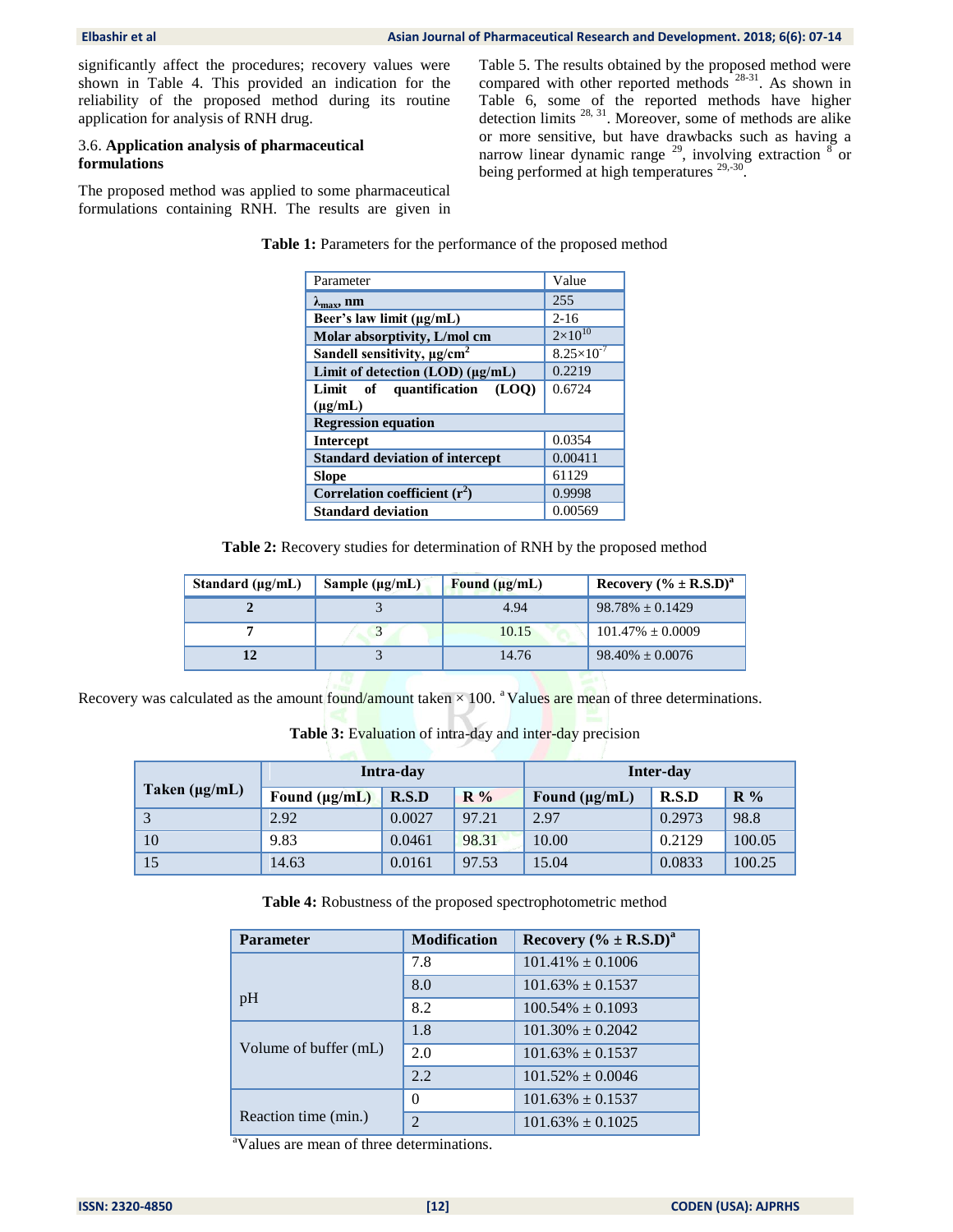| <b>Tablet</b><br>name | brand | Label<br>mg/tablet | claim | <b>Proposed method</b><br>Found $(% ^{b}$ (% ± R.S.D) <sup>a</sup> |
|-----------------------|-------|--------------------|-------|--------------------------------------------------------------------|
| Rantag                |       | 150                |       | $97.92\% \pm 0.0016$                                               |
| <b>Ranitidine</b>     |       | 150                |       | $99.99\% \pm 0.0009$                                               |
| Ranicid               |       | 150                |       | $97.87\% \pm 0.0039$                                               |

 $\frac{a}{a}$  Values are mean of three determinations.

| Table 6: Comparison of the proposed method with other spectrophotometric reported methods for the determination of |  |
|--------------------------------------------------------------------------------------------------------------------|--|
| RNH.                                                                                                               |  |

| Reagents                                          | Linear<br>$range(\mu g/mL)$ | <b>LOD</b><br>$(\mu g/mL)$ | LO <sub>Q</sub><br>$(\mu g/mL)$ | Ref.         | Remarks                                                                                               |
|---------------------------------------------------|-----------------------------|----------------------------|---------------------------------|--------------|-------------------------------------------------------------------------------------------------------|
| Nitrite $\overline{\mathrm{Cu}^{2+}/\mathrm{Br}}$ | 300-12,000                  | 100                        |                                 | 29           | Involves flow injection,<br>automated assembly, least<br>sensitive.                                   |
| Dichromate-<br>diphenylcarbazide                  | $5 - 50$                    | 0.83                       | 2.52                            |              |                                                                                                       |
| Dichromate-iron(II)-<br>thiocyanate               | $5 - 80$                    | 1.59                       | 4.83                            | 30           | Less sensitive.                                                                                       |
| Dichromate-iron(II)-<br>orthophenanthroline       | $10-100$                    | 3.07                       | 9.28                            |              |                                                                                                       |
| 7,7,8,8-tetracyano<br>quinodimethane              | $1 - 6$                     | 0.2                        |                                 | 31           | Requires thermostating at<br>$70^{\circ}$ C for 10 min and has<br>narrow range of linear<br>response. |
| $KMnO4/N-$<br>bromosuccinimideazine<br>dyes       | $5-30$                      |                            |                                 | 32           | Involves extraction and uses<br>unstable reagent.                                                     |
| 7-Chloro-4-nitrobenz-<br>2-oxa-1,3-diazole        | $2 - 20$                    | 0.13                       |                                 | 33           | Requires thermostating at<br>$60^{\circ}$ C for 25 min.                                               |
| 9-Fluorenyl methyl<br>chloroformate               | $2 - 16$                    | 0.22                       | 0.67                            | Present work | Simple, sensitive and<br>selective.                                                                   |

## **4. CONCLUSION**

In this paper, method for determination of RNH in pharmaceutical formulation was developed and validated. The method is based on the reaction of RNH with FMOC-Cl. The proposed method is simple, precise, accurate and sensitive with regard to spectrophotometric methods. It can be used in routine analysis of pharmaceutical formulations of RNH in quality control laboratories.

#### **REFERENCES**

- 1. Narayana B, Ashwini K. Novel reagent for the spectrophotometric determination of ranitidine hydrochloride. Eurasian Journal of Analytical Chemistry. 2010; 5(2): 170-176.
- 2. Narayana B, Veena K, Ashwani K, et al. New reagents for the spectrophotometric determination of ranitidine hydrochloride. Eclética.Química Journal. 2010; 35(3): 109-11.
- 3. Darwish IA, Hussein SA, Mahmoud AM, et al. Spectrophotometric determination of H2-receptor antagonists via their oxidation with cerium(IV). Spectrochimica Acta, Part A: Molecular and Biomolecular Spectroscopy. 2008; 69(1): 33-40.
- 4. Sokol A, Karpinska J, Talecka R, et al. Quantification of ranitidine hydrochloride in the presence of its decomposition product by spectrophotometric methods.

## **ACKNOWLEDGMENTS**

The authors gratefully acknowledge Blue Nile Pharmaceuticals Factory, Khartoum, Sudan, for its support, providing the analytical and technical facilities. Special thanks to M.B.Mahmoud for his advice, fruitful discussion and encouragement.

Application for kinetic study. Acta Poloniae Pharmaceutica. 2011; 68(2): 169- 177.

- 5. Kiszkiel I, Starczewska B, Leśniewska B, et al. Extraction of ranitidine and nizatidine with using imidazolium ionic liquids prior spectrophotometric and chromatographic detection. Journal of Pharmaceutical and Biomedical Analysis. 2015; 106: 85-91.
- 6. Basavaiah K, Nagegowda P. Determination of ranitidine hydrochloride in pharmaceutical preparations by titrimetry and visible spectrophotometry using bromate and acid dyes. II Farmaco. 2004; 59(2): 147-153.
- 7. Darwish IA, Hussein SA, Mahmoud A, et al. A sensitive spectrophotometric method for the determination of H<sub>2</sub>-receptor antagonists by mean of Nbromosuccinimide and p-aminophenol. Acta Pharmaceutica. 2008; 58(1): 87-97.
- 8. Sastry CSP, Rao SG, Rao JSVML, et al. Application of azine dyes for the determination of ranitidine hydrochloride in pharmaceutical formulations. Analytical Letters. 1997; 30(13): 2377-2390.